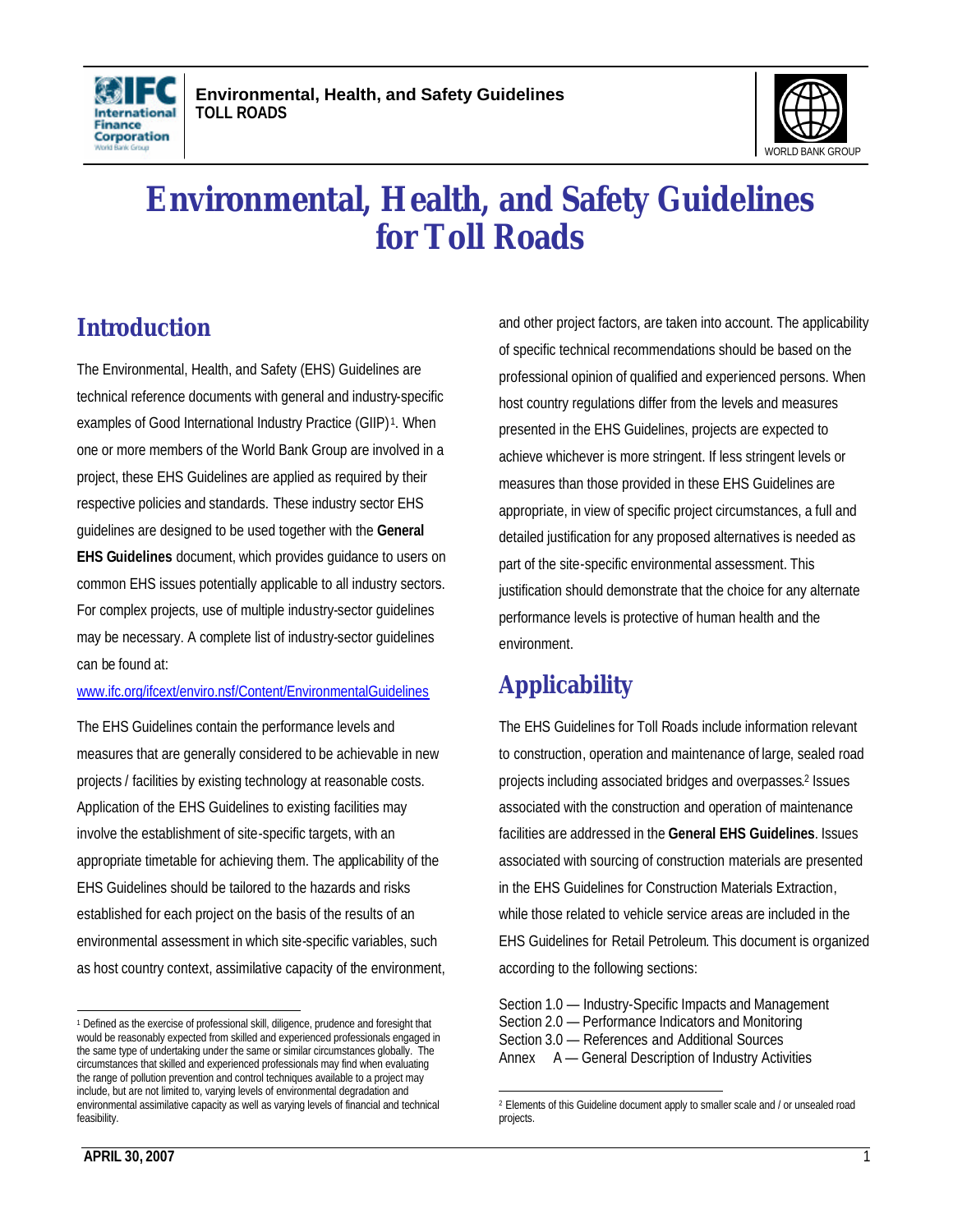



# **1.0 Industry-Specific Impacts and Management**

The following section provides a summary of EHS issues associated with road projects, which occur during the construction and operation phase, along with recommendations for their management. Recommendations for the management of EHS issues during the decommissioning phase are provided in the **General EHS Guidelines**.

# **1.1 Environment**

Environmental issues during the construction and operation of roads are similar to those of other large infrastructure projects involving significant earth moving and civil works and their prevention and control recommendations are presented in the **General EHS Guidelines**. These impacts include, among others, construction site waste generation; soil erosion and sediment control from materials sourcing areas and site preparation activities; fugitive dust and other emissions (e.g. from vehicle traffic, land clearing and movement, and materials stockpiles); noise from heavy equipment and truck traffic; and potential hazardous materials and oil spills associated with heavy equipment operation and fuelling activities.

Environmental issues specific to construction and operation of roads include the following:

- Habitat alteration and fragmentation
- **Stormwater**
- Waste
- Noise
- Air emissions
- **Wastewater**

#### **Habitat Alteration and Fragmentation**

Disruption of terrestrial and aquatic habitats can occur both during construction of a road and during maintenance of the right-of-way.

#### *Road Construction*

Construction activities along a road alignment may adversely affect wildlife habitats, depending on the characteristics of existing vegetation, topographic features, and waterways. Examples of habitat alteration from these activities include fragmentation of forested habitat; loss of nesting sites of listed rare, threatened, or endangered species and / or high biodiversity / sensitive habitat; disruption of watercourses; creation of barriers to wildlife movement; and visual and auditory disturbance due to the presence of machinery, construction workers, and associated equipment. In addition, sediment and erosion from construction activities and stormwater runoff may increase turbidity of surface waters.

Management practices to prevent and control impacts to terrestrial and aquatic habitats include:

- Siting roads and support facilities to avoid critical terrestrial and aquatic habitat (e.g. old-growth forests, wetlands, and fish spawning habitat) utilizing existing transport corridors whenever possible;
- Design and construction of wildlife access to avoid or minimize habitat fragmentation, taking into account motorist safety and the behavior and prevalence of existing species. Possible techniques for terrestrial species may include wildlife underpasses, overpasses, bridge extensions, viaducts, enlarged culverts, and fencing. Possible techniques for aquatic species include bridges, fords, openbottom or arch culverts, box and pipe culverts; 3

 $\overline{a}$ <sup>3</sup> Additional information on the design of wildlife crossing and passage structures is available in "Chapter 3: Designing for Environmental Stewardship in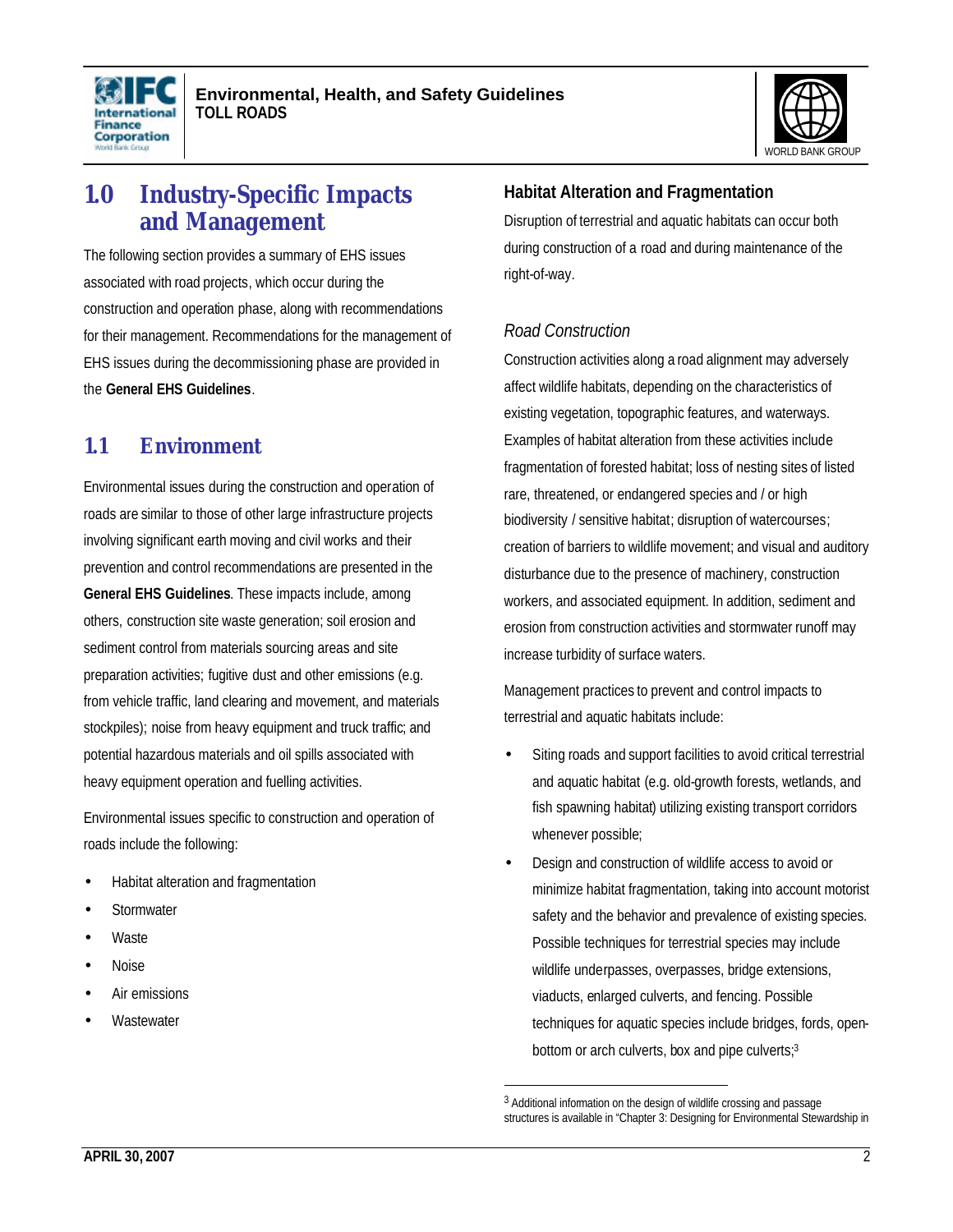



- Avoidance or modification of construction activities during the breeding season and other sensitive seasons or times of day to account for potentially negative effects;
- Preventing short and long term impacts to the quality of aquatic habitats by minimizing clearing and disruption of riparian vegetation; providing adequate protection against scour and erosion; and giving consideration to the onset of the rainy season with respect to construction schedules; 4
- Minimizing removal of native plant species, and replanting of native plant species in disturbed areas;
- Exploring opportunities for habitat enhancement through such practices as the placement of nesting boxes in rightsof-way, bat boxes underneath bridges, and reduced mowing to conserve or restore native species;<sup>5</sup>
- Management of construction site activities as described in relevant sections of the **General EHS Guidelines.**

# *Right-of-Way<sup>6</sup> Maintenance*

Regular maintenance of vegetation within road rights-of-way is necessary to avoid interference with vehicle travel and road maintenance. Unchecked growth of trees and plants can cover signals and signs, restrict motorist visibility, and fall onto the road and overhead power lines.

Regular maintenance of rights-of-way to control vegetation may involve the use of mechanical methods (e.g. mowing), manual methods (e.g. hand pruning), and the use of herbicides. Vegetation maintenance beyond that which is necessary for

safety may, by removing unnecessary amounts of vegetation, result in the continual replacement of successional species and an increased likelihood of the establishment of invasive species.

Management practices to prevent, minimize, and control impacts from rights-of-way maintenance include:

- Implementation of integrated vegetation management (IVM).
	- o From the edge of the road area to the boundary of the right-of-way, vegetation is structured with smaller plants near the road and larger trees further away to provide habitats for a wide variety of plants and animals<sup>7</sup>
	- o Planting of native species and removal of invasive plant species<sup>8</sup>
	- o Use of biological, mechanical, and thermal vegetation control measures where practical, and avoiding use of chemical herbicides

An integrated approach to vegetation management may indicate that use of herbicides is the preferred approach to control fastgrowing vegetation within road rights-of-way. In this case, users (e.g. road owners or contractors) should take the following precautions:

• Training of personnel to apply herbicides and ensure that personnel have received applicable certifications or

-

 $\overline{a}$ Construction and Maintenance" of Environmental Stewardship Practices, Procedures, and Policies for Highway Construction and Maintenance, National Cooperative Highway Research Program (NCHRP) Project 25-25 (04) and Evink, G. (2002)

<sup>&</sup>lt;sup>4</sup> Additional information on techniques for the protection of riparian and wetland areas is provided in Chapter 3 and Chapter 4, NCHRP Project 25-25 (04) and Nova Scotia Department of Transportation and Public Works Environmental Protection Plan (http://www.gov.ns.ca/tran/enviroservices)

<sup>&</sup>lt;sup>5</sup> Examples of additional habitat restoration strategies are presented in Chapter 3 and Chapter 10, NCHRP Project 25-25 (04)

<sup>6</sup> Also known as a "wayleave" or "easement" in some countries, but referred to as right-of-way for the purposes of these Guidelines.

<sup>&</sup>lt;sup>7</sup> Mowing can be used to control growth of ground covers, minimize propagation of plants in the track area, and prevent the establishment of trees and shrubs in rights-of-way. Herbicides, in combination with mowing, can control fast-growing weedy species that have a potential to mature to heights over those permitted within the right-of-way. Trimming and pruning can be utilized at the boundaries of rights-of-way to maintain corridor breadth and prevent the encroachment of tree branches. Hand removal or removal of vegetation, while labor intensive, can be used in the vicinity of structures, streams, fences, and other obstructions that make the use of machinery difficult or dangerous.

<sup>&</sup>lt;sup>8</sup> Dense, thorny native shrubs can be used to help deter trespassers. Native plants can also help to stabilize soils, reducing erosion. Waste from removal of invasive species should be disposed of (e.g. by incineration or at a landfill) to avoid accidental spreading of the weeds to new sites. Invasive species should be removed during flowering periods to avoid dispersal of seeds.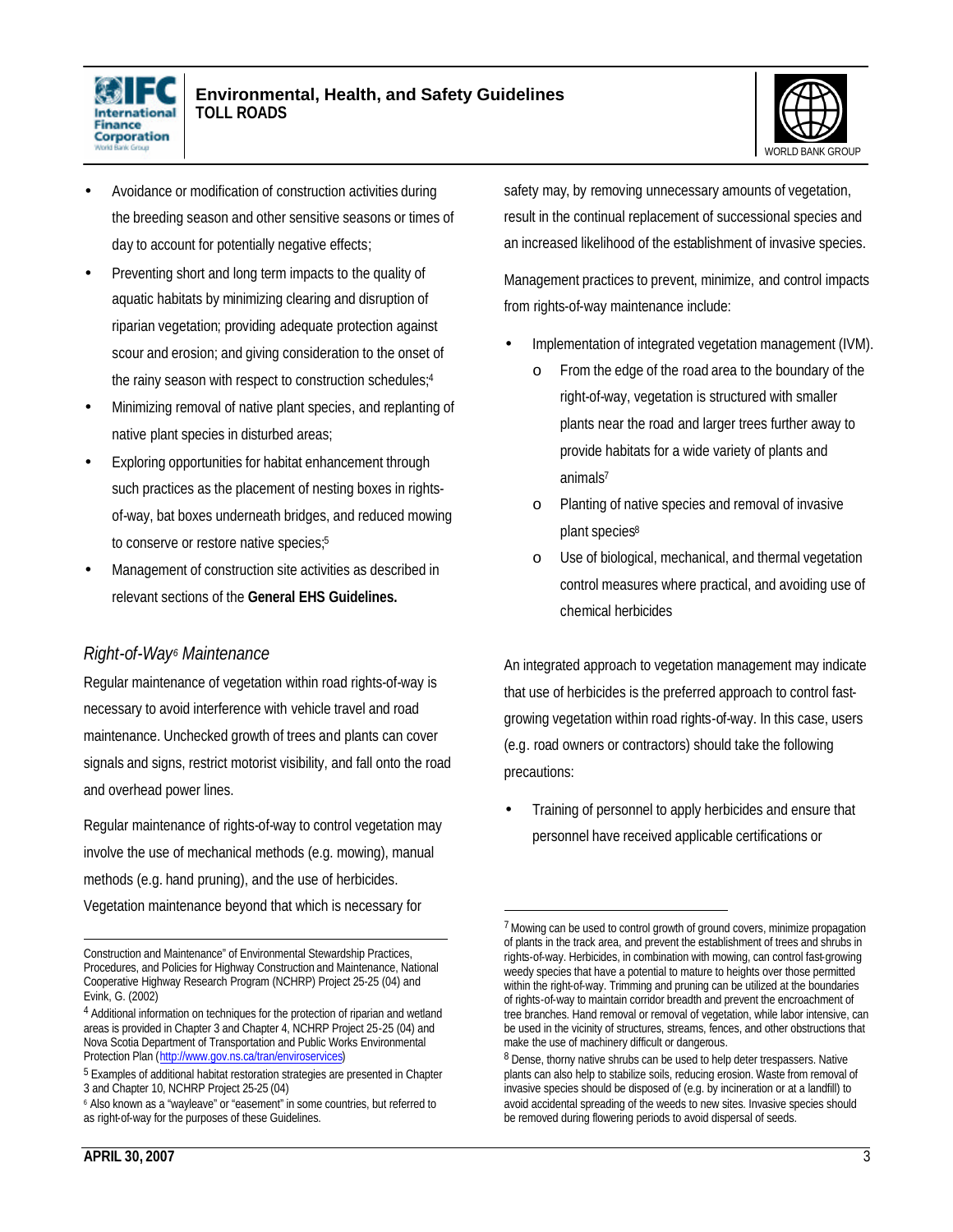



equivalent training where such certifications are not required;<sup>9</sup>

- Compliance with international restrictions on pesticide use;<sup>10</sup>
- Restriction of herbicide use to those that are manufactured under license, and registered / approved by the appropriate authority and in accordance with the Food and Agriculture Organization's (FAO) International Code of Conduct on the Distribution and Use of Pesticides;<sup>11</sup>
- Use only of herbicides that are labeled in accordance with international standards and norms, such as the FAO Revised Guidelines for Good Labeling Practice for Pesticides;<sup>12</sup>
- Review of manufacturer's directions on maximum recommended dosage or treatment, as well as published reports on reduced rate of herbicide application without loss of effect,13 and application of the minimum effective dose;
- Application of herbicides based on criteria (e.g. field observations, weather data, time of treatment, and dosage) and maintenance of a pesticide logbook to record such information;
- Selection of application technologies and practices designed to reduce unintentional drift or runoff;
- Maintenance and calibration of herbicide application equipment in accordance with manufacturer's recommendations;
- Establishment of untreated buffer zones or strips along water sources, rivers, streams, ponds, lakes, and ditches to help protect water resources;

• Contamination of soils, groundwater, or surface water resources, due to accidental spills during transfer, mixing, and storage of herbicides, should be prevented by following the hazardous materials storage and handling management practices in the **General EHS Guidelines**.

#### **Stormwater**

Construction or widening of sealed roads increases the amount of impermeable surface area, which increases the rate of surface water runoff. High stormwater flow rates can lead to stream erosion and flooding. Stormwater may be contaminated with oil and grease, metals (e.g. lead, zinc, copper, cadmium, chromium, and nickel), particulate matter and other pollutants released by vehicles on the roadway, in addition to deicing salts (e.g. sodium chloride and magnesium chloride) and their substitutes (e.g. calcium magnesium acetate and potassium acetate) from road maintenance facilities in colder climates. Stormwater may also contain nutrients and herbicides used for management of vegetation in the rights-of-way.

In addition to the management practices for stormwater during construction and operations presented in the **General EHS Guidelines**, practices applicable to roadways include the following: 14

#### *General Stormwater Management*

- Use of stormwater management practices that slow peak runoff flow, reduce sediment load, and increase infiltration, including vegetated swales (planted with salt-resistant vegetation); filter strips; terracing; check dams; detention ponds or basins; infiltration trenches; infiltration basins; and constructed wetlands;
- Where significant oil and grease is expected, using oil / water separators in the treatment activities;

<sup>&</sup>lt;sup>9</sup> Examples of certification schemes are provided by the US EPA Certification of Pesticide Applicators (40 CFR 171), which categorizes pesticides as either "unclassified" or "restricted" and requires workers that apply unclassified pesticides to be trained according to the Worker Protection Standard (40 CFR Part 170) for Agricultural Pesticides. It further requires restricted pesticides to be applied by or in the presence of a certified pesticide applicator.

<sup>10</sup> Stockholm Convention on Persistent Organic Pollutants (2001).

<sup>11</sup> FAO (2002a)

<sup>12</sup> FAO (2002b)

<sup>13</sup> Danish Agricultural Advisory Service (DAAS) (2000)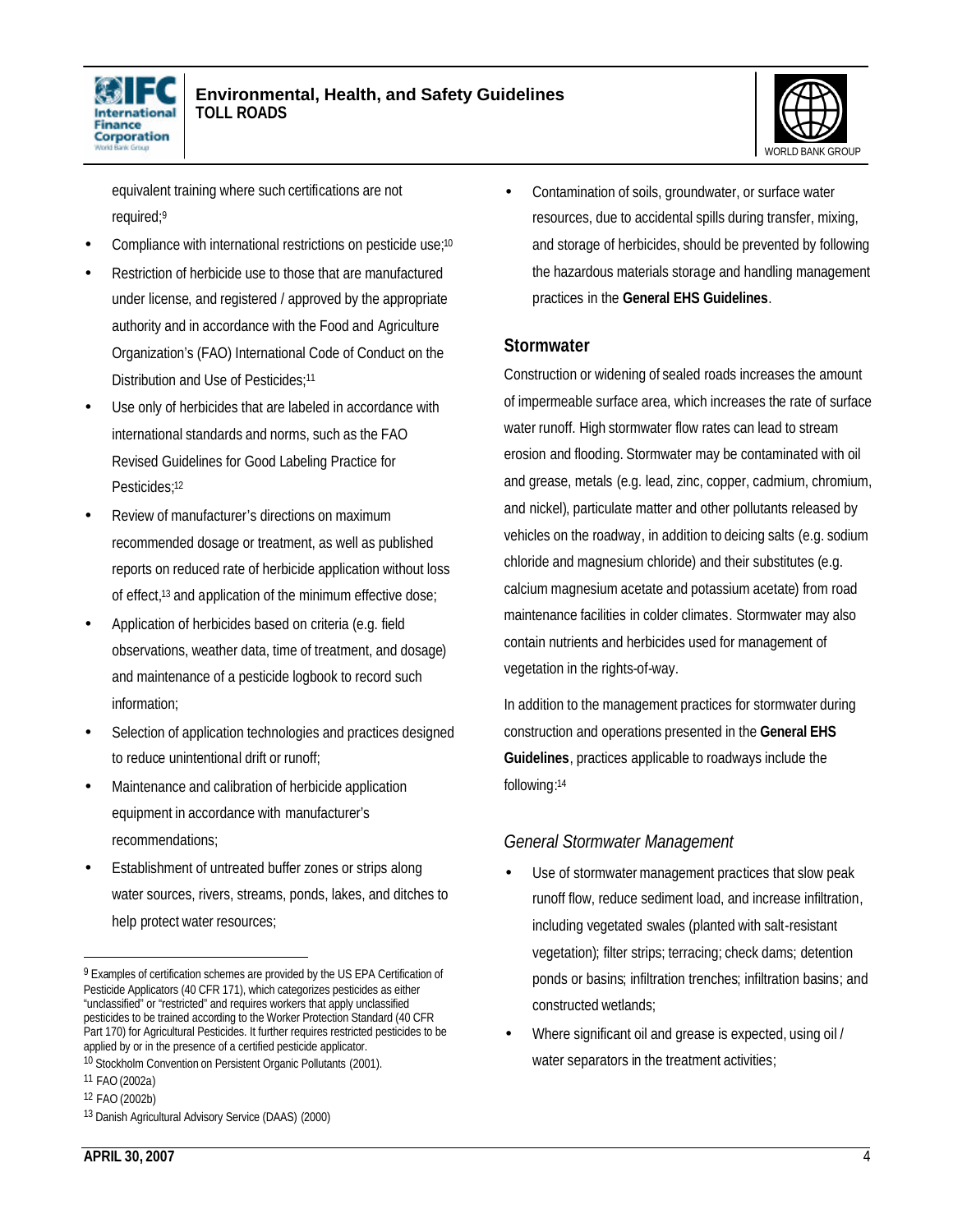



• Regular inspection and maintenance of permanent erosion and runoff control features;

#### *Road Paving<sup>15</sup>*

- Paving in dry weather to prevent runoff of asphalt or cement materials;
- Use of proper staging techniques to reduce the spillage of paving materials during the repair of potholes and worn pavement. This may include covering storm drain inlets and manholes during paving operations; using erosion and sediment control measures to decrease runoff from repair sites; and utilizing pollution prevention materials (e.g. drip pans and absorbent material on paving machines) to limit leaks and spills of paving materials and fluids;
- Reducing the amount of water used to control dust, and using sweeping practices rather than washing. Collecting and returning swept material to aggregate base or disposing as solid waste, as described in the **General EHS Guidelines**;
- Avoiding the generation of contaminated runoff from cleaning of asphalt equipment by substituting diesel with vegetable oil as a release and cleaning agent; containing cleaning products and contaminated asphalt residues; scraping before cleaning; and conducting cleaning activities away from surface water features or drainage structures.

# *Road Deicing*

Colder climates may require the clearing of snow and ice from road surfaces during winter months. Stormwater management recommendations in this context include: 16

- Pre-treating of pavement surfaces with anti-icing methods prior to the onset of snow or ice to reduce the need for
	- subsequent applications and allow for easy removal;
	- Selectively applying anti-icing and deicing agents based on expected pavement temperatures and the use of road weather information systems;

• Primary use of mechanical deicing methods (e.g. sweepers and plows) complemented by chemical means if necessary;

- Training employees in the application of anti-icing and deicing agents at optimum rates and times, and routinely calibrating deicer application equipment;
- Selecting the type of anti-icing and deicing agents based on the location of environmentally sensitive areas and the potential impacts of the particular agent;<sup>17</sup>
- Designing roads and bridges to minimize the accumulation of drifting snow on the roadway;<sup>18</sup>
- Designing drainage and site reinstatement to minimize impacts of anti-icing and deicing agent runoff to surface water and vegetation.<sup>19</sup>

#### **Waste**

Solid waste may be generated during construction and maintenance of roads and associated structures. Significant quantities of rock and soil materials may be generated from earth moving during construction activities. Solid waste generation during operation and maintenance activities may include road resurfacing waste (e.g. removal of the old road surface material);

<sup>&</sup>lt;sup>14</sup> The adoption of specific recommendations should be based on an identification of environmentally sensitive areas along the transport corridor. 15 Additional recommendations on paving activities management are presented in "Chapter 5: Pavement Materials and Recycling" of NCHRP Project 25-25 (04) 16 Additional recommendations on the management of road de-icing methods provided in "Source Water Protection Practices Bulletin: Managing Highway Deicing to Prevent Contamination of Drinking Water" USEPA 816-F-02-019

 $\overline{a}$ (2002) and Chapter 8: Winter Operations and Salt, Sand, and Chemical Management of NCHRP Project 25-25 (04)

<sup>&</sup>lt;sup>17</sup> Salts and acetates can create potentially negative consequences to soil and aquatic environments and should be carefully selected based on site specific circumstances, such as distance to receiving water bodies and the type of local aquatic habitat.

<sup>&</sup>lt;sup>18</sup> Specific design recommendations applicable to roadway and bridge structures, the use of structural or living fences, and other methods are provided in numerous sources including "Chapter 3: Designing for Environmental Stewardship in Construction and Maintenance" of NCHRP Project 25-25 (04) 19 Specific stormwater management design recommendations for roads are available in numerous sources including Chapter 3 of NCHRP Project 25-25 (04)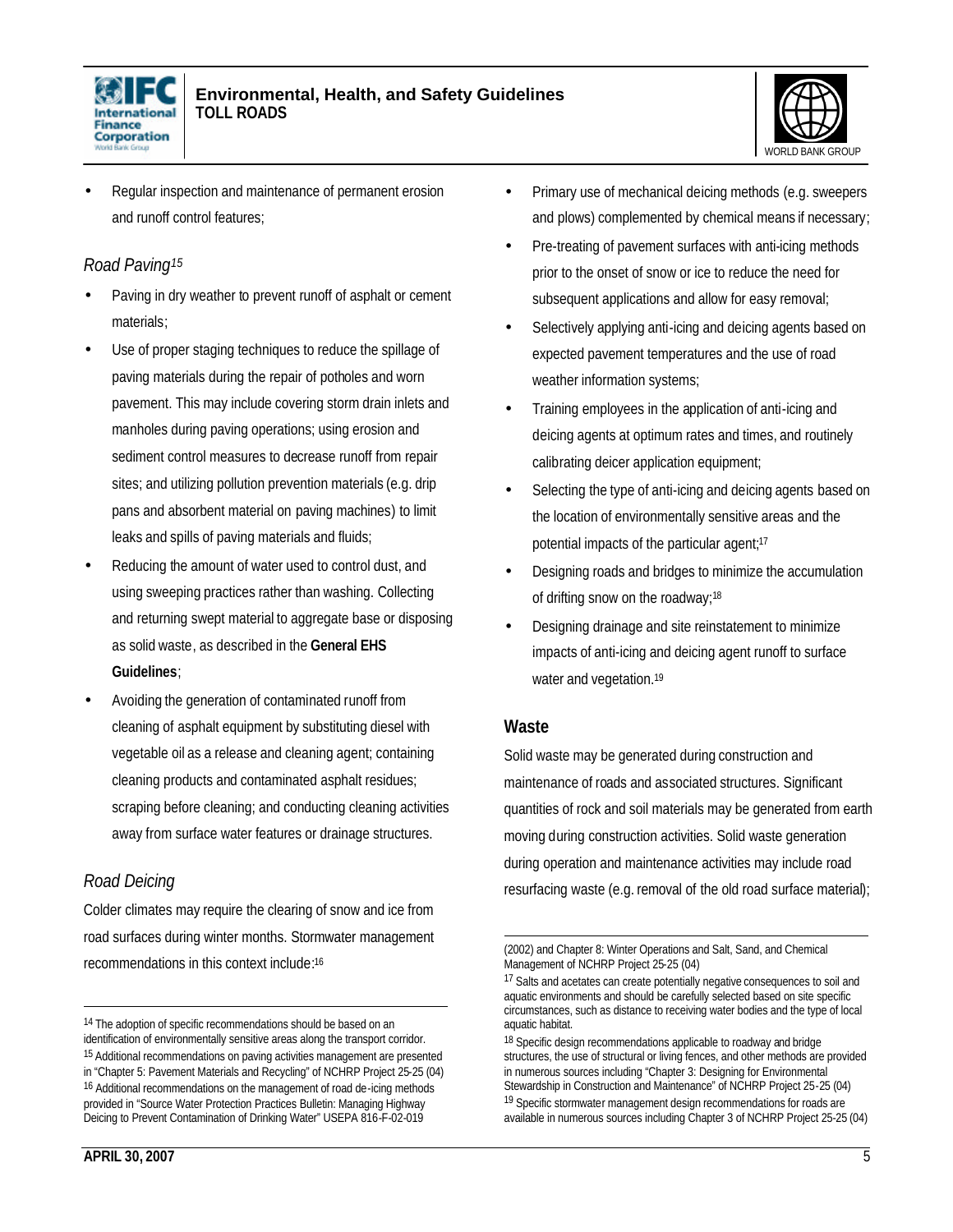



road litter, illegally dumped waste, or general solid waste from rest areas; animal carcasses; vegetation waste from right-of-way maintenance; and sediment and sludge from stormwater drainage system maintenance (including sediment traps and oil / water separation systems). Paint waste may also be generated from road and bridge maintenance (e.g. due to removal of old paint from road stripping and bridges prior to re-painting). Waste management strategies include:

#### *Construction Phase*

• Management of construction site excavation materials according to the recommendations of the **EHS Guidelines for Construction Materials Extraction** and the **General EHS Guidelines**;

#### *Road Resurfacing*

- Maximizing the rate of recycling of road resurfacing waste either in the aggregate (e.g. reclaimed asphalt pavement or reclaimed concrete material) or as a base;
- Incorporating recyclable materials (e.g. glass, scrap tires, certain types of slag and ashes) to reduce the volume and cost of new asphalt and concrete mixes. 20

# *Miscellaneous Wastes*

- Collecting road litter or illegally dumped waste and managing it according to the recommendations in the **General EHS Guidelines**. Provision of bottle and can recycling and trash disposal receptacles at parking lots to avoid littering along the road;
- Manage herbicide and paint inventories to avoid having to dispose of large quantities of unused product. Obsolete

product should be managed as a hazardous waste as described in the **General EHS Guidelines**;

- Collecting animal carcasses in a timely manner and disposing through prompt burial or other environmentally safe methods:
- Composting of vegetation waste for reuse as a landscaping fertilizer;
- Managing sediment and sludge removed from storm drainage systems maintenance activities as a hazardous or non-hazardous waste (see **General EHS Guidelines**) based on an assessment of its characteristics.

#### *Painting Activities*

- Management of all removed paint materials suspected or confirmed of containing lead as a hazardous waste;
- Use of a system to collect paint waste when removing old paint containing lead. For a simple scraping operation, ground-covering tarps may be sufficient. For a blasting operation, an enclosure with a negative pressure ventilation system may be necessary;
- Grinding of removed, old road surface material and re-use in paving, or stockpiling the reclaim for road bed or other uses. Old, removed asphalt may contain tar and polycyclic aromatic hydrocarbons and may require management as a hazardous waste.

#### **Noise**

Traffic noise is generated by vehicle engines, emission of exhaust, aerodynamic sources, and tire / pavement interaction. For vehicle speeds over 90 kilometers per hour (km/h), the noise from the tire / pavement interaction predominates.<sup>21</sup> Traffic noise can be a significant nuisance and may be loud enough to

<sup>&</sup>lt;sup>20</sup> Additional information on the reuse of reclaimed concrete or asphalt and the use of recyclable materials in the aggregate is provided in numerous sources including "Chapter 5: Pavement, Materials, and Recycling" of NCHRP Project 25-25 (04)

 $21$  The noise level is influenced by the type, volume, and speed of traffic (e.g. one five-axel truck sounds about as loud as 28 cars when traveling at 90 km/hr). US Department of Transportation, Federal Highway Administration. Highway Traffic Noise. http://www.fhwa.dot.gov/environment/htnoise.htm .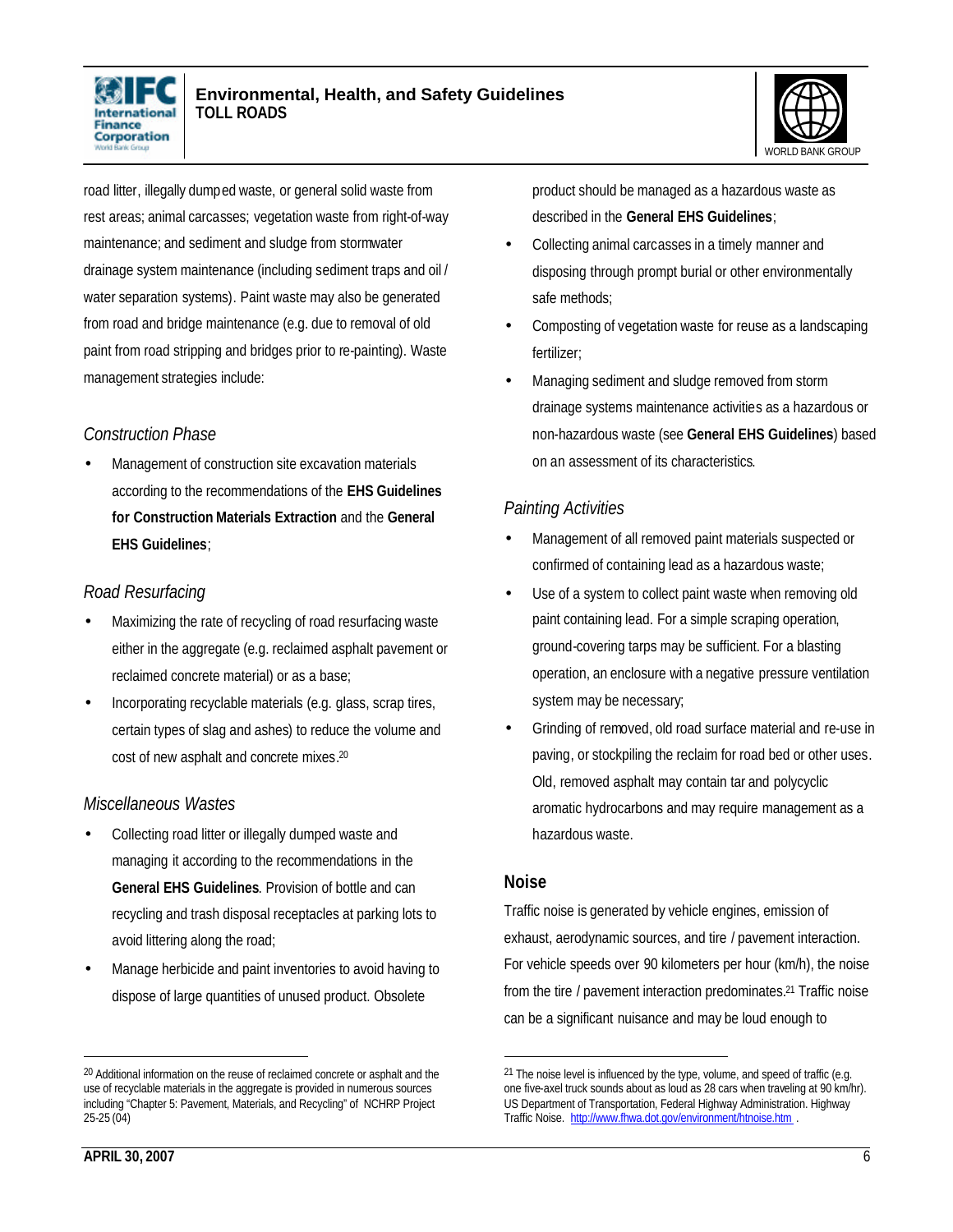



interfere with normal conversation<sup>22</sup> and can cause stress in children and raise blood pressure, heart rates, and levels of stress hormones.<sup>23</sup> Traffic noise levels are reduced by distance, terrain, vegetation, and natural and manmade obstacles.

Management practices to prevent, minimize, and control noise include:

- Consideration of noise impacts during road design to prevent adverse impacts at nearby properties through the placement of the road right-of-way and / or through the design and implementation of noise control measures discussed below. 24, 25
- Design and implementation of noise control measures may include the following:
	- o Construction of the road below the level of the surrounding land
	- o Noise barriers along the border of the right-of way (e.g. earthen mounds, walls, and vegetation)<sup>26</sup>
	- o Insulation of nearby building structures (typically consisting of window replacements)
	- o Use of road surfaces that generate less pavement / tire noise such as stone-matrix asphalt<sup>27</sup>

 $\overline{a}$ 

# **Air Emissions**

Air emissions are typically related to dust during construction and exhaust from vehicles. Management practices for air emissions include:

- Prevention and control of dust emissions during construction and maintenance activities as described in the **General EHS Guidelines**;
- Operation and maintenance of maintenance vehicle fleets according to the recommendations in the **General EHS Guidelines**;
- Consideration of design options for the reduction of traffic congestion, including:
	- o Automated toll charging systems
	- o Availability of high-occupancy vehicle lanes
	- o Minimizing grade changes, at-grade crossings, and sharp curves which can promote congestion
	- Design of roadway to shed water, and prompt removal of snow to minimize rolling resistance, as well as to enhance safety
	- o Maintenance of the road surface to preserve surface characteristics (e.g. texture and roughness)

# **Wastewater**

Wastewater discharges from maintenance facilities and from rest areas should be managed according to the recommendations provided in the **General EHS Guidelines**, and may include connection to centralized wastewater collection and treatment systems and / or use of properly designed and operated septic systems.

# **1.2 Occupational Health and Safety**

Guidance on the prevention and control of physical, chemical, and biological hazards common to most projects and facilities is presented in the **General EHS Guidelines.**

<sup>&</sup>lt;sup>22</sup> At a distance of 50 ft, traffic noise ranges from about 70 dBA for cars to 90 dBA for heavy trucks.

<sup>23</sup> Evans, Gary W. et al. (2001)

<sup>24</sup> For example, the U.S. Federal Highway administration has established noise impact criteria, such as  $L_{10}$  (sound level exceeded 10 percent of the time) = 70 dBA for residential land use. A new road project should not cause a significant increase in existing noise levels at nearby properties.

<sup>&</sup>lt;sup>25</sup> Traffic noise is generally not perceived as a nuisance for people who live more than 150 meters from heavily traveled highways or more than 30 to 60 meters from lightly traveled roads.

<sup>&</sup>lt;sup>26</sup> The most effective noise abatement measures include noise barriers and mounds, which can reduce noise by 5 dBA or more. The cost of noise walls in the US has been estimated at \$1.3 million per mile (NCHRP Project 25-25 (04)) <sup>27</sup> Stone-matrix asphalt (SMA) is one of several alternative surfaces that can be used in new roads or as surface treatment in existing roads to provide a quieter surface. A double-layered porous asphalt construction results in a further reduction of traffic noise, from 3 to 4 dBA at 50 km/h up to 5.5 dBA at 100 km/h compared with regular asphalt and 7 to 12 dBA quieter than concrete pavements (NSW Roads and Traffic Authority (RTA), 2005).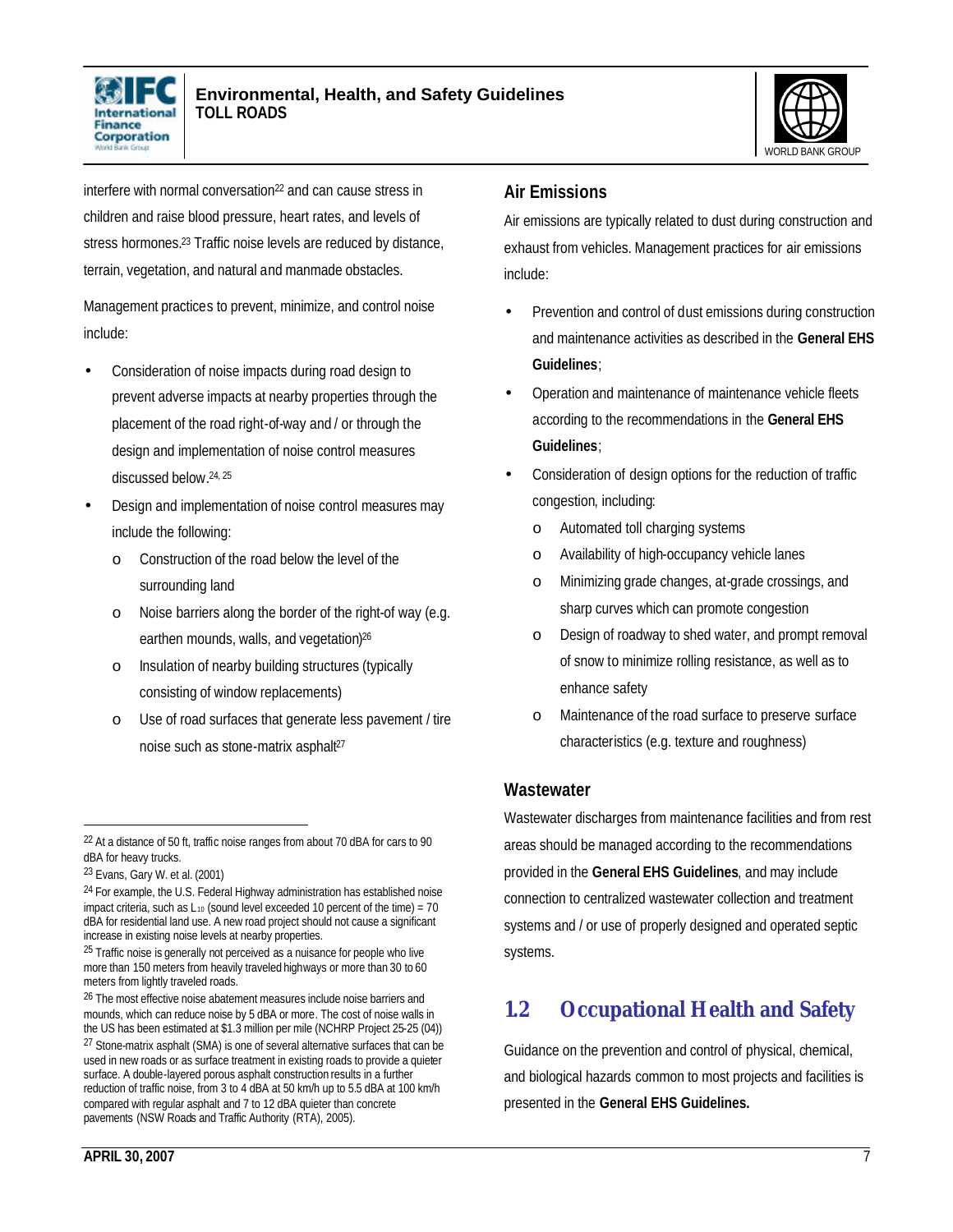



Occupational health and safety issues associated with the construction and operation of roads primarily include the following:

- Physical hazards
- Chemical hazards
- Noise

# **Physical Hazards**

Road construction and maintenance personnel, as well as landscaping workers maintaining vegetation in the rights-of-way, can be exposed to a variety of physical hazards, principally from operating machinery and moving vehicles but also working at elevation on bridges and overpasses. Other physical hazards (e.g. exposure to weather elements, noise, work in confined spaces, trenching, contact with overhead power lines, falls from machinery or structures, and risk of falling objects) are discussed in the **General EHS Guidelines**.

Management practices to prevent and control physical hazards include:

# *Moving Equipment and Traffic Safety*

- Development of a transportation management plan for road repairs that includes measures to ensure work zone safety for construction workers and the traveling public;
- Establishment of work zones to separate workers on foot from traffic and equipment by:
	- o Routing of traffic to alternative roads when possible
	- o Closure of lanes and diversion of traffic to the remaining lanes if the road is wide enough (e.g. rerouting of all traffic to one side of a multi-lane highway)
	- o Where worker exposure to traffic cannot be completely eliminated, use of protective barriers to shield workers

from traffic vehicles, or installation of channeling devices(e.g. traffic cones and barrels) to delineate the work zone

- o Regulation of traffic flow by warning lights, avoiding the use of flaggers if possible
- o Design of the work space to eliminate or decrease blind spots
- Reduction of maximum vehicle speeds in work zones;
- Training of workers in safety issues related to their activities, such as the hazards of working on foot around equipment and vehicles; and safe practices for work at night and in other low-visibility conditions, including use of high-visibility safety apparel and proper illumination for the work space (while controlling glare so as not to blind workers and passing motorists).

#### *Elevated and Overhead Work*

- The area around which elevated work is taking place should be barricaded to prevent unauthorized access. Working under personnel on elevated structures should be avoided;
- Hoisting and lifting equipment should be rated and properly maintained, and operators trained in their use. Elevating platforms should be maintained and operated according to established safety procedures including use of fall protection measures (e.g. railings); equipment movement protocols (e.g. movement only when the lift is in a retracted position); repair by qualified individuals; and installation of locks to avoid unauthorized use by untrained individuals;
- Ladders should be used according to pre-established safety procedures for proper placement, climbing, standing, as well as the use of extensions.

# *Fall Protection*

• Implementation of a fall protection program that includes training in climbing techniques and use of fall protection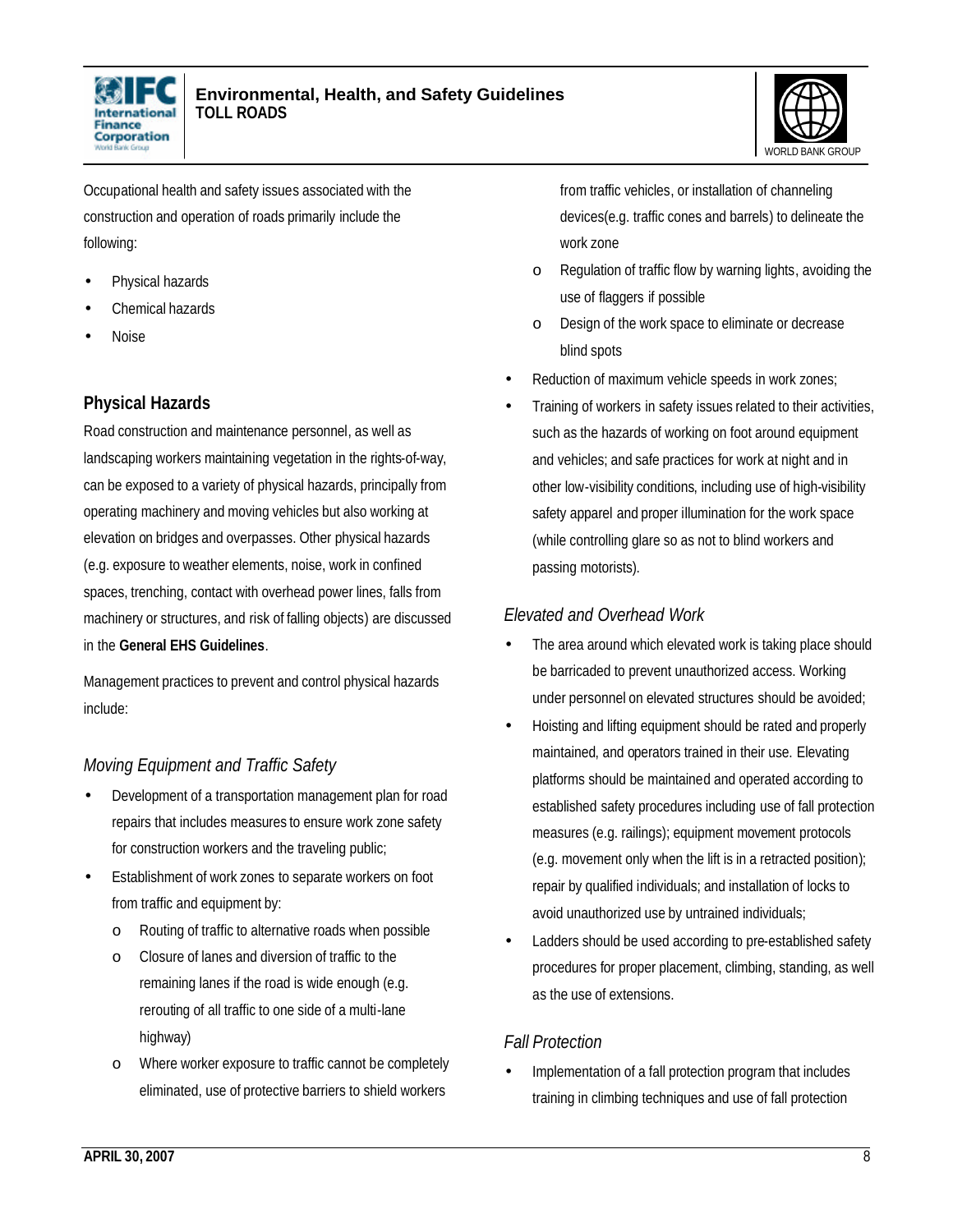



measures; inspection, maintenance, and replacement of fall protection equipment; and rescue of fall-arrested workers, among others;

- Establishment of criteria for use of 100 percent fall protection (typically when working over 2 meters above the working surface, but sometimes extended to 7 meters, depending on the activity). The fall protection system should be appropriate for the structure and necessary movements, including ascent, descent, and moving from point to point;
- Installation of fixtures on bridge components to facilitate the use of fall protection systems;
- Safety belts should be not less than 16 millimeters (mm) (5/8 inch) two-in-one nylon or material of equivalent strength. Rope safety belts should be replaced before signs of aging or fraying of fibers become evident;
- When operating power tools at height, workers should use a second (backup) safety strap.

# **Chemical Hazards**

Chemical hazards in road construction, operations, and maintenance activities may be principally associated with exposures to dust during construction and paving activities; exhaust emissions from heavy equipment and motor vehicles during all construction and maintenance activities (including during work in tunnels or in toll collection booths); potentially hazardous dust generated during bridge paint removal; herbicide use during vegetation management; and diesel fuel used as a release and cleaning agent for paving equipment. General recommendations for hazardous materials management and chemicals hazard management are provided in the **General EHS Guidelines**.

Recommendations specific to road projects include:

- Use of millers and pavers with exhaust ventilation systems and proper maintenance of such systems to maintain worker exposure to crystalline silica (millers and grinders) and asphalt fumes (pavers) below applicable occupational exposure levels;
- Use of the correct asphalt product for each specific application, and ensuring application at the correct temperature to reduce the fuming of bitumen during normal handling;
- Maintenance of work vehicles and machinery to minimize air emissions;
- Reduction of engine idling time in construction sites;
- Use of extenders or other means to direct diesel exhaust away from the operator;
- Ventilation of indoor areas where vehicles or engines are operated, or use of exhaust extractor hose attachments to divert exhaust outside;
- Provision of adequate ventilation in tunnels or other areas with limited natural air circulation;
- Installation of tollbooth ventilation and air filtration systems;
- Use of protective clothing when working with cutbacks (a mixture of asphalt and solvents for the repair of pavement), diesel fuel, or other solvents;
- Use of dustless sanding and blasting equipment and special containment measures for paint removal activities<sup>28</sup>. Avoiding the use of lead-containing paint and using appropriate respiratory protection when removing paints (including those containing lead in older installations) or when cutting galvanized steel.

 <sup>28</sup> Examples of enclosures used in paint removal activities include total enclosures with dust collector systems (for abrasive blasting), impermeable curtains (for wet abrasive blasting), or vacuum equipped power and blasting tools (Minnesota Pollution Control Agency http://www.pca.state.mn.us/air/leadclass.html)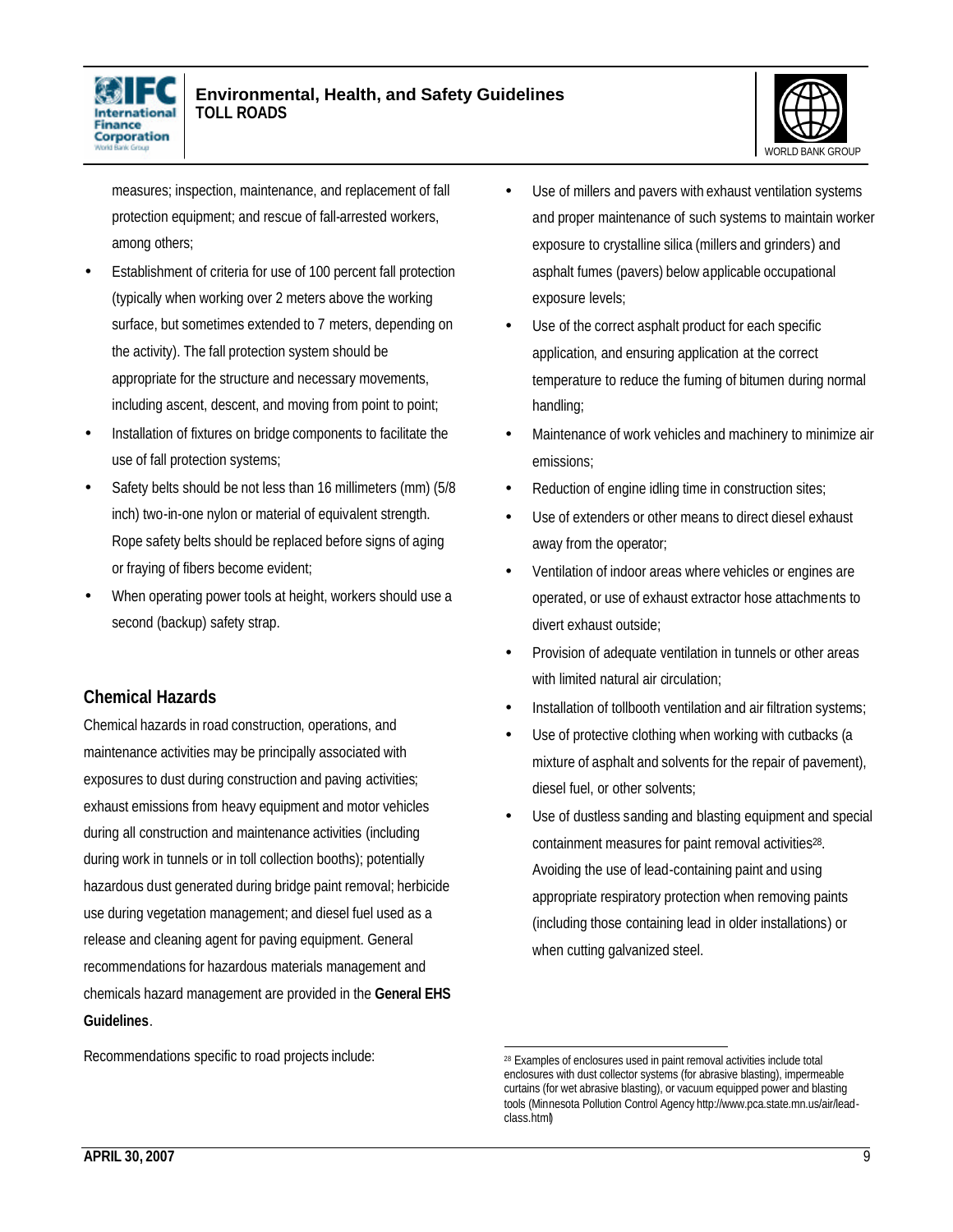



#### **Noise**

Construction and maintenance personnel may be potentially exposed to extremely high levels of noise from heavy equipment operation and from working in proximity to vehicular traffic. As most of these noise sources cannot be prevented, control measures should include the use of personal hearing protection by exposed personnel and implementation of work rotation programs to reduce cumulative exposure. Additional recommendations on the management of occupational noise are provided in the **General EHS Guidelines.**

# **1.3 Community Health and Safety**

Community health and safety issues during the construction of roads are common to those at most large construction sites, and are discussed in the **General EHS Guidelines**. These impacts include, among others, dust, noise, and vibration from construction vehicle transit, and communicable disease associated with the influx of temporary construction labor. Significant community health and safety issues associated with road projects may also include:

- Pedestrian safety
- Traffic safety
- **Emergency preparedness**

#### **Pedestrian Safety**

Pedestrians and bicyclists are at greatest risk of serious injury from collisions with moving vehicles. Children are generally the most vulnerable due to lack of experience and knowledge of traffic related hazards, their behavior while at play, and their small size making them less visible to motorists. Recommended pedestrian safety management strategies include the following:

• Provision of safe corridors along the road alignment and construction areas, including tunnels and bridges (e.g. paths separated from the roadway), and safe crossings (preferably over or under the roadway) for pedestrians and bicyclists during construction and operation. Crossing locations should take into account community preferences, including those related to convenience or personal safety (e.g. the prevalence of crime at potential crossing point locations).

- Installation of barriers (e.g. fencing, plantings) to deter pedestrian access to the roadway except at designated crossing points;
- Installation and maintenance of speed control and traffic calming devices at pedestrian crossing areas;
- Installation and maintenance of all signs, signals, markings, and other devices used to regulate traffic, specifically those related to pedestrian facilities or bikeways.<sup>29</sup>

# **Traffic Safety**

Collisions and accidents can involve a single or multiple vehicles, pedestrians or bicyclists, and animals. Many factors contribute to traffic accidents. Some are associated with the behavior of the driver or the quality of the vehicle, while others are linked to the road design, or construction and maintenance issues. Recommendations to prevent, minimize, and control risks to the community from traffic accidents include:

- Installation and maintenance of all signs, signals, markings, and other devices used to regulate traffic, including posted speed limits, warnings of sharp turns, or other special road conditions; 30
- Setting of speed limits appropriate to the road and traffic conditions;

 $29$  As required by public agencies with jurisdiction over the project site. In their absence, project developers and operators should refer to sources from well developed regulatory frameworks such as the US Code of Federal Regulations (CFR) Part 655, Subpart F and the Manual on Uniform Traffic Control Devices for Streets and Highways (MUTCD, 2003)

<sup>30</sup> Based on local regulatory requirements or, in their absence, sources such as the US Code of Federal Regulations (CFR) Part 655, Subpart F and the Manual on Uniform Traffic Control Devices for Streets and Highways (MUTCD, 2003)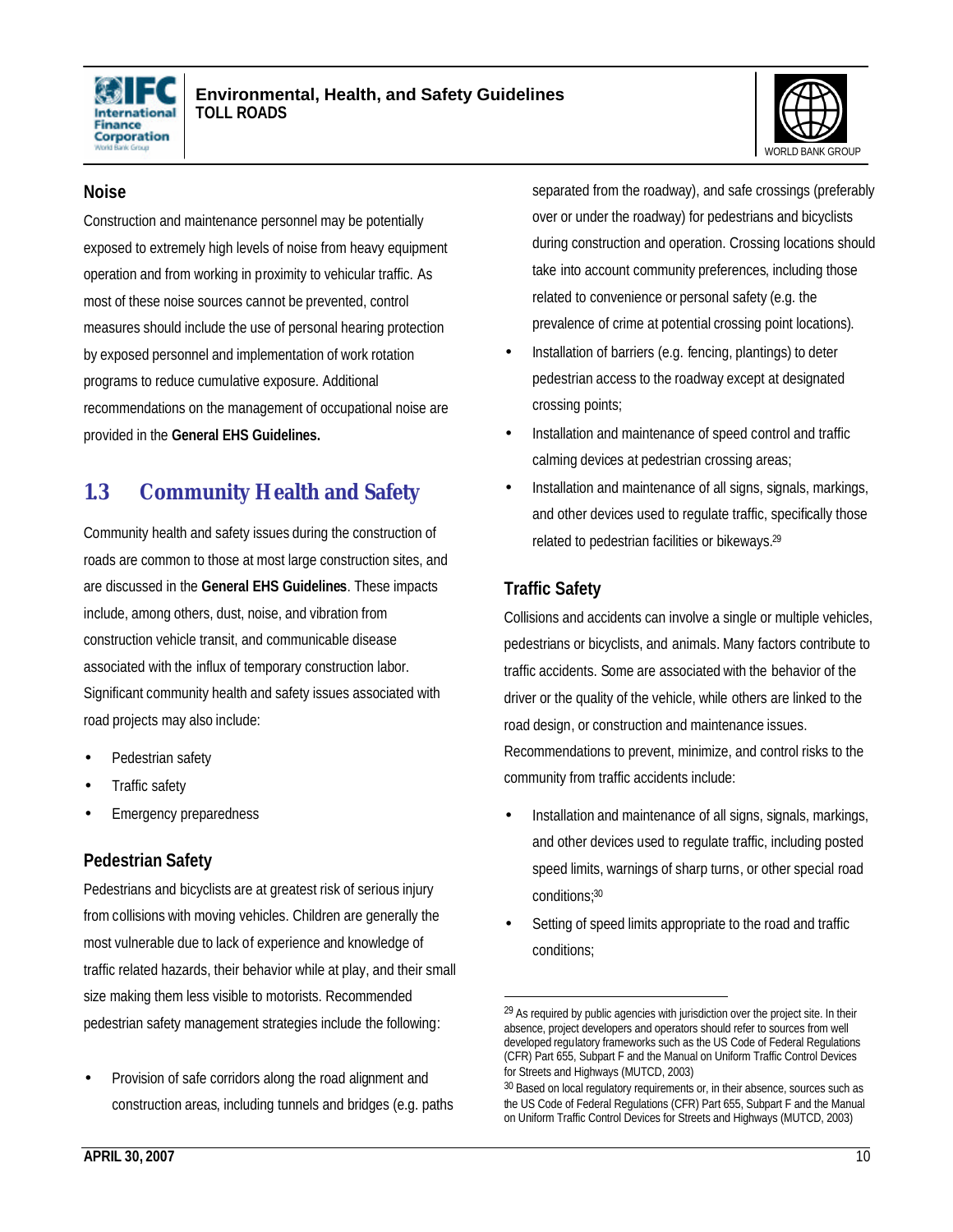



- Design of roadways to accommodate anticipated traffic volume and flow;
- Maintenance of the road to prevent mechanical failure of vehicles due to road conditions;
- Construction of roadside rest areas at strategic locations to minimize driver fatigue;
- Installation of measures to reduce collisions between animals and vehicles (e.g. use of signs to alert drivers on road segments where animals frequently cross; construction of animal crossing structures; installation of fencing along the roadway to direct animals toward crossing structures; and use of reflectors along the roadside to deter animal crossings at night when vehicles are approaching);
- Targeting elimination of at-grade rail crossings;
- Targeting the use of a real-time warning system with signage to warn drivers of congestion, accidents, adverse weather or road conditions, and other potential hazards ahead.

# **Emergency Preparedness**

Emergency situations most commonly associated with road operations include accidents involving single or multiple vehicles, pedestrians, and / or the release of oil or hazardous materials. Road operators should prepare an emergency preparedness and response plan in coordination with the local community and local emergency responders to provide timely first aid response in the event of accidents and hazardous materials response in the event of spills.

# **2.0 Performance Indicators and Monitoring**

# **2.1 Environment**

# **Emissions and Effluent Guidelines**

Roads do not typically give rise to significant point source air emissions or effluents. Instead, operators should apply the principles and guidelines described above and in the **General EHS Guidelines,** especially with regard to emissions or effluents from road maintenance facilities.

#### **Environmental Monitoring**

Environmental monitoring programs for this sector should be implemented to address all activities that have been identified to have potentially significant impacts on the environment, during normal operations and upset conditions. Monitoring frequency should be sufficient to provide representative data for the parameter being monitored. Monitoring should be conducted by trained individuals following monitoring and record-keeping procedures and using properly calibrated and maintained equipment. Monitoring data should be analyzed and reviewed at regular intervals and compared with the operating standards so that any necessary corrective actions can be taken. Additional guidance on applicable sampling and analytical methods for emissions and effluents is provided in the **General EHS Guidelines**.

# **2.1 Occupational Health and Safety**

#### **Occupational Health and Safety Guidelines**

Occupational health and safety performance should be evaluated against internationally published exposure guidelines, of which examples include the Threshold Limit Value (TLV®)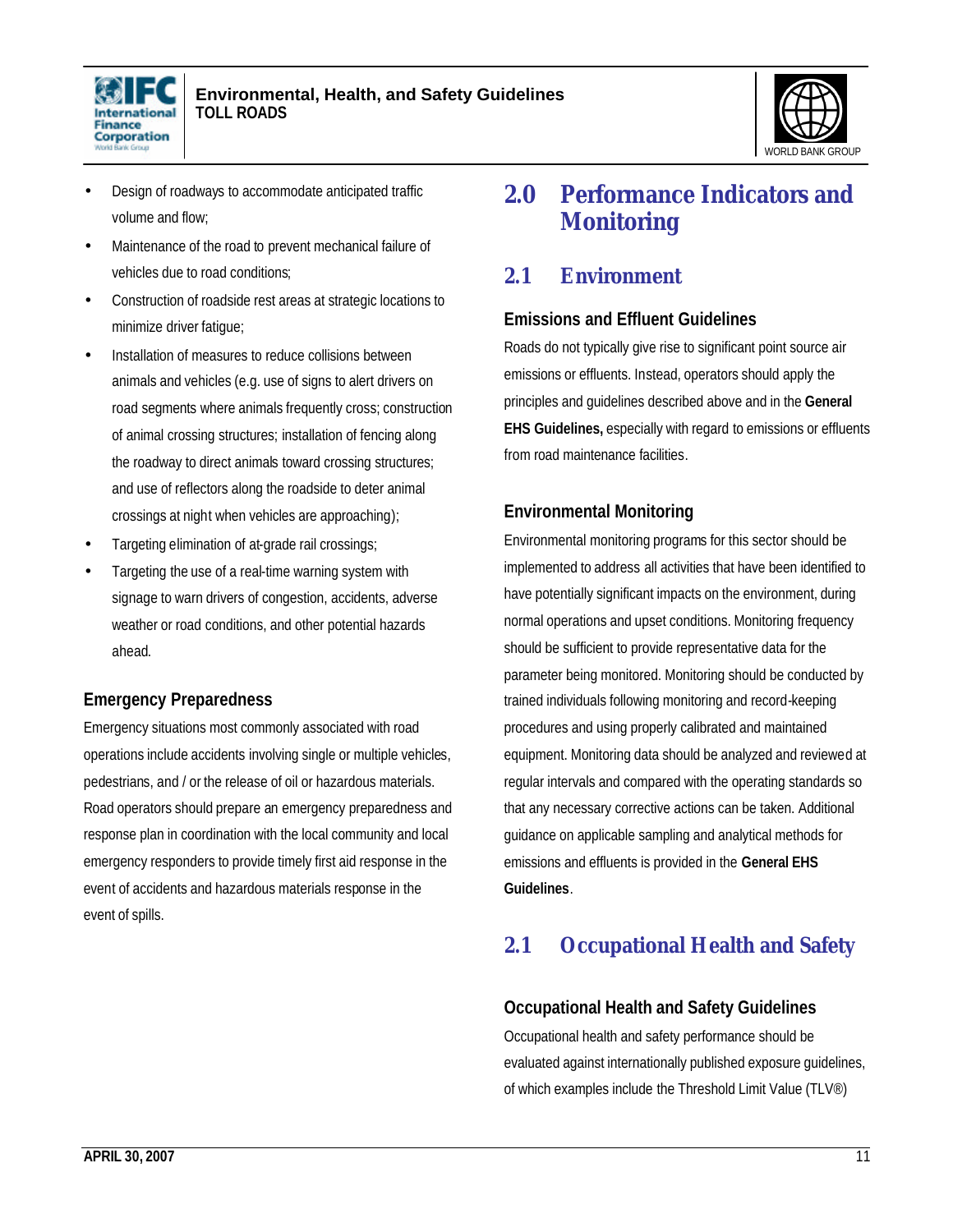



occupational exposure guidelines and Biological Exposure Indices (BEIs®) published by American Conference of Governmental Industrial Hygienists (ACGIH),<sup>31</sup> the Pocket Guide to Chemical Hazards published by the United States National Institute for Occupational Health and Safety (NIOSH), 32 Permissible Exposure Limits (PELs) published by the Occupational Safety and Health Administration of the United States (OSHA),<sup>33</sup> Indicative Occupational Exposure Limit Values published by European Union member states,34 or other similar sources

#### **Accident and Fatality Rates**

Projects should try to reduce the number of accidents among project workers (whether directly employed or subcontracted) to a rate of zero, especially accidents that could result in lost work time, different levels of disability, or even fatalities. Facility rates may be benchmarked against the performance of facilities in this sector in developed countries through consultation with published sources (e.g. US Bureau of Labor Statistics and UK Health and Safety Executive)<sup>35</sup>.

# **Occupational Health and Safety Monitoring**

The working environment should be occupational hazards relevant to the specific project. Monitoring should be designed and implemented by accredited professionals<sup>36</sup> as part of an occupational health and safety monitoring program. Facilities should also maintain a record of occupational accidents and diseases and dangerous occurrences and accidents. Additional

 $\overline{a}$ <sup>31</sup> Available at: http://www.acgih.org/TLV/ and http://www.acgih.org/store/

<sup>32</sup> Available at: http://www.cdc.gov/niosh/npg/

<sup>33</sup> Available at:

http://www.osha.gov/pls/oshaweb/owadisp.show\_document?p\_table=STANDAR DS&p\_id=9992

<sup>34</sup> Available at: http://europe.osha.eu.int/good\_practice/risks/ds/oel/

<sup>35</sup> Available at: http://www.bls.gov/iif/ and

http://www.hse.gov.uk/statistics/index.htm

<sup>36</sup> Accredited professionals may include Certified Industrial Hygienists, Registered Occupational Hygienists, or Certified Safety Professionals or their equivalent.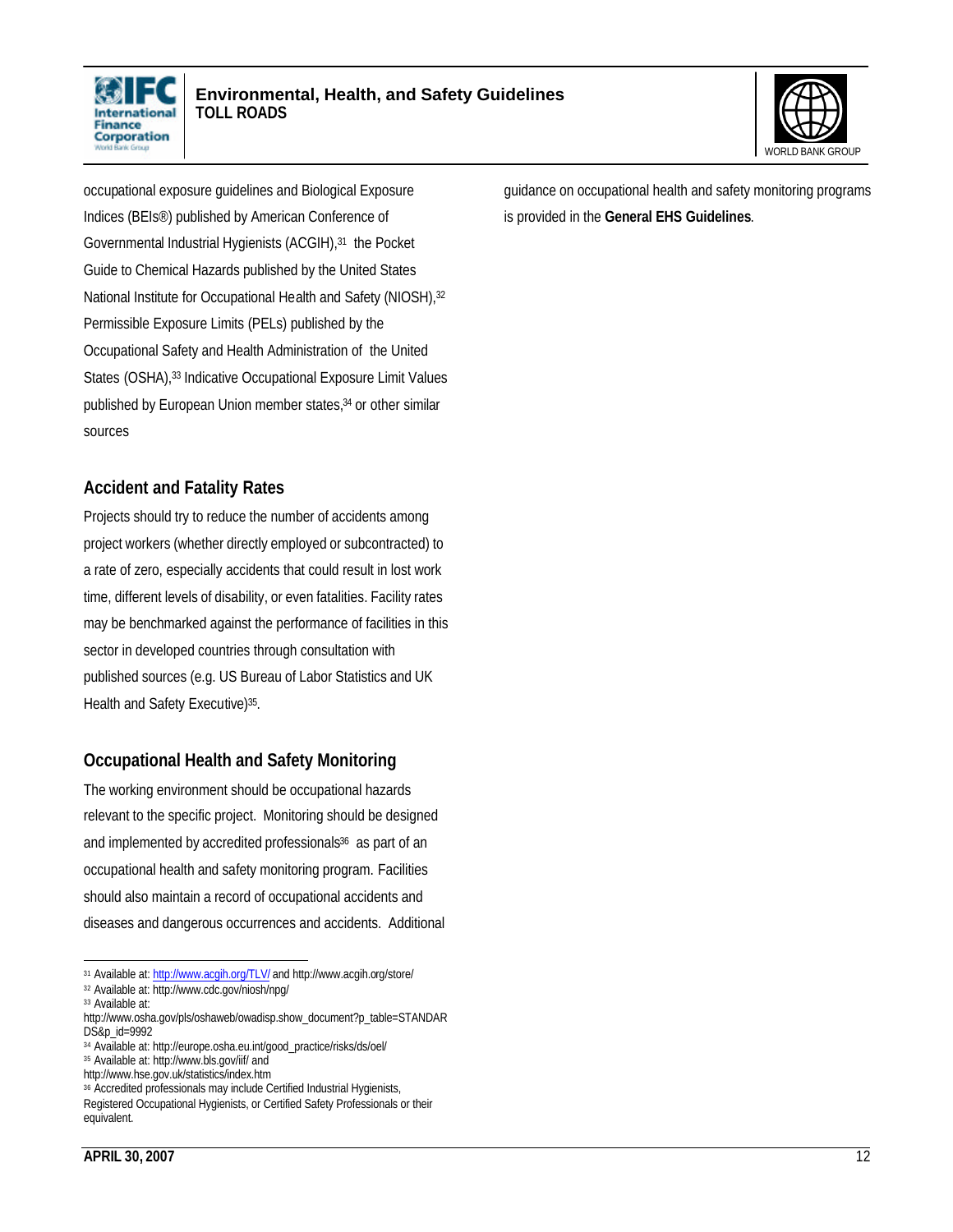



# **3.0 References and Additional Sources**

Austroads, Inc. 2003. Guidelines for Treatment of Stormwater Runoff from the Road Infrastructure: AP-R232/03. Sydney, NSW: Austroads. Available at http://www.onlinepublications.austroads.com.au/script/details.asp?DocN=AR0000 047\_0904

California Department of Health Services (CDHS). 2002. Occupational Health Branch, Hazard Evaluation System & Information Service. Diesel Engine Exhaust. Oakland, CA: CDHS. Available at http://www.dhs.ca.gov/ohb/HESIS/diesel.pdf

Danish Agricultural Advisory Service (DAAS). 2000. Manuals of Good Agricultural Practice from Denmark, Estonia, Latvia, and Lithuania. Aarhus: DAAS. Available at http://www.lr.dk/international/informationsserier/intfbdiv/cgaps.htm

European Commission (EC). 2002. Council Directive 2002/49/EC of the European Parliament and of the Council of 25 June 2002 relating to the Assessment and Management of Environmental Noise. Available at http://ec.europa.eu/environment/noise/home.htm

EC. 2000. Council Directive 2000/14/EC of the European Parliament and of the Council of 8 May 2000 on the approximation of the laws of the Member States relating to the noise in environment by equipment for use outdoors. Available at http://ec.europa.eu/environment/noise/pdf/d0014\_en.pdf

EC. 1992. Council Directive 92/43/EEC of 21 May 1992 on the conservation of natural habitats and of wild fauna and flora. Available at http://eurlex.europa.eu/LexUriServ/LexUriServ.do?uri=CELEX:31992L0043:EN:HTML

Driscoll, E.D., P.E. Shelley, E.W. Strecker. 1990. Pollutant Loadings and Impacts from Highway Stormwater Runoff. Volume I: Design Procedure. United States (US) Department of Transportation Federal Highway Administration. Publication No. FHWA-RD-88-006. McLean, VA: FHWA.

Evans, G.W., P. Lercher, M. Meis, H. Ising, W. W. Kofler. 2001. Community noise exposure and stress in children. Journal of the Acoustical Society of America. Volume 109, Issue 3, pp. 1023-27 (2001).

Evink, G. 2002. National Cooperative Highway Research Program Synthesis 305. Interaction between roadways and wildlife ecology: A synthesis of highway practice. Transportation Research Board, Washington D.C. pp.78.

Food and Agriculture Organization of the United Nations (FAO). 2002. International Code of Conduct on the Distribution and Use of Pesticides – revised version. Adopted by the 123rd Session of the FAO Council in November 2002. Rome, FAO. Available at http://www.fao.org/AG/magazine/mso35C.pdf

European Asphalt Pavement Association. 2005. Industry Statement on the recycling of asphalt mixes and use of waste of asphalt pavements. Brussels: European Asphalt Pavement Association.

Laborers' Health & Safety Fund of North America (LHSFNA), American Road and Transportation Builders Association (ARTBA), National Asphalt Pavement Association (NAPA), and International Union of Operating Engineers (IUOE). 2004. Roadway Safety. A Road Construction Consortium Training Program. Washington, DC. Available at http://wzsafety.tamu.edu/

National Cooperative Highway Research Program (NCHRP). 2004. Environmental Stewardship Practices, Procedures, and Policies for Highway Construction and Maintenance. Project 25-25(4). Available at http://trb.org/news/blurb\_detail.asp?id=4501

National Directorate of Roads and Bridges (DNEP) Mozambique. 1998. Field Manual of Environmental Guidelines for Roadworks in Mozambique.

New South Wales (NSW) Environment Protection Authority (EPA). 1999. Environmental Criteria for Road Traffic Noise. Sydney, NSW: Australia. Available at http://www.environment.nsw.gov.au/noise/traffic.htm

Nova Scotia Department of Transportation and Public Works. Environmental Protection Plan (EPP). Available at http://www.gov.ns.ca/tran/enviroservices/govEPP100.asp

NSW Roads and Traffic Authority (RTA). 2005. RTA Roadworks QA Specification. R44 (Ed 3 Rev 6) Earthworks (Cut, Fill, Imported Fill and Imported Selected Material). Sydney, NSW: RTA. Available at http://www.rta.nsw.gov.au/doingbusinesswithus/specifications/roadworks.html

Reijnen, R., R. Foppen, G. Veenbaas. 1997. Disturbance by traffic of breeding birds: Evaluation of the effect and considerations in planning and managing road corridors. Biodiversity and Conservation. Vol. 6: No. 4 (1997), pp. 567-581

United Nations Environmental Programme (UNEP). Stockholm Convention on Persistent Organic Pollutants (POPs). See http://www.pops.int/

United States (US) Code of Federal Regulations (CFR). Title 49 –Transportation. Part 655—Prevention Of Alcohol Misuse And Prohibited Drug Use In Transit Operations. Subpart F: Drug and Alcohol Testing Procedures. Available at http://ecfr.gpoaccess.gov/cgi/t/text/text-

idx?c=ecfr&sid=3c6ce064410330589cc7b36c68100bcb&rgn=div5&view=text&nod e=49:7.1.1.1.14&idno=49

US EPA. CFR. Title 40. Pesticide Programs. Subpart E. Part 170. Worker Protection Standard. Available at http://www.epa.gov/pesticides/safety/workers/PART170.htm

US EPA. CFR. Title 40. Pesticide Programs. Subpart E. Part 171. Certification of Pesticide Applicators. Available at http://www.access.gpo.gov/nara/cfr/waisidx\_05/40cfr171\_05.html

US Department of Health and Human Services, National Institute for Occupational Safety and Health (NIOSH). 1997. Engineering Control Guidelines for Hot-Mix Asphalt Pavers. Publication No. 97-105. January 1997. Washington, DC: NIOSH.

US Department of Health and Human Services, NIOSH. 2000. Health Effects of Occupational Exposure to Asphalt. Publication No. 2001-110. Washington, DC: NIOSH.

US Department of Health and Human Services, NIOSH. 2001. Building Safer Highway Work Zones: Measures to Prevent Worker Injuries from Vehicles and Equipment. Publication No. 2001-128. Washington, DC: NIOSH.

US Department of Transportation, Federal Highway Administration (FHWA). 2001. Highway Effects on Vehicle Performance. FHWA-RD-00-164. Washington, DC: FHWA

US Department of Transportation, FHWA. Highway Traffic Noise. See http://www.fhwa.dot.gov/environment/htnoise.htm.

US Department of Transportation, FHWA. 2003. Manual on Uniform Traffic Control Devices (MUTCD). 2003 Edition, Revision 1. Washington, DC: FHWA. Available at http://mutcd.fhwa.dot.gov/

US EPA. 2002. Water Protection Practices Bulletin. Managing Highway Deicing to Prevent Contamination of Drinking Water. US EPA 816F02019. Washington, DC: US EPA.

US EPA. Certification and Training/Restricted-Use Pesticides. Available at http://www.epa.gov/oecaagct/tpes.html#Certification%20and%20Training/Restrict ed-Use%20Pesticides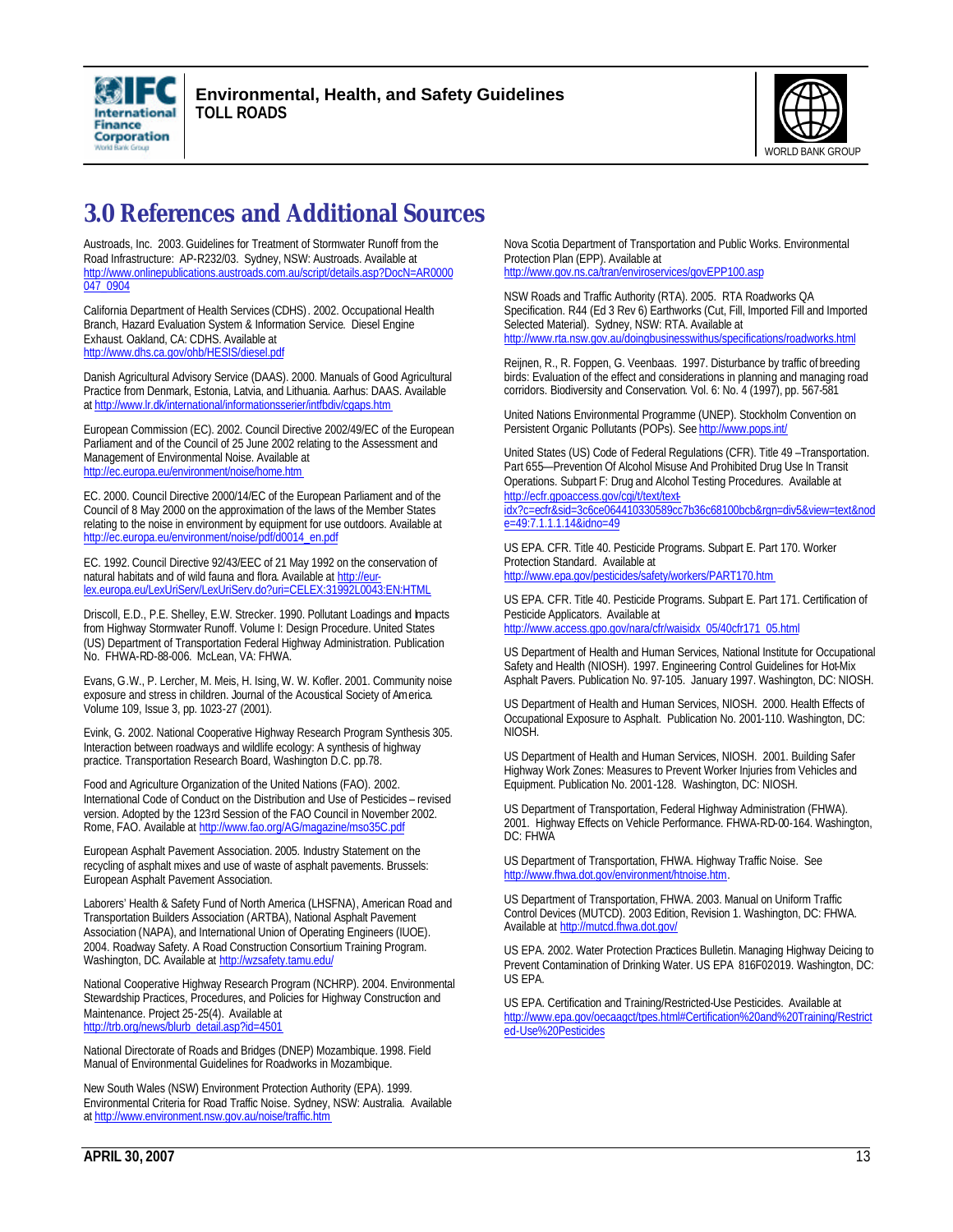



# **Annex A: General Description of Industry Activities**

Road project infrastructure typically includes the rights-of-way, the roadway, junctions, tunnels, bridges, maintenance facilities, parking lots, and toll plazas in the case of toll roads. Road projects may include provisions for bicycles and pedestrians, such as designated bicycle lanes or shared-use paths separated from the roadway. Some road projects may also involve the construction and operation of vehicle service areas.

Direct land requirements for roads typically range from about 9 hectares (ha) per kilometer (km) for two lanes in each direction to 12 ha / km for four lanes in each direction.<sup>37</sup> The width of the rights-of-way may need to be sufficient to include traffic lanes, shoulders, grass strips, sidewalks and cycle lanes, public utility facilities, and outer slopes. In hilly terrain, the required right-ofway varies considerably as the roadway passes areas that require landscapes to be cut and filled, however tunnels are often preferred to avoid steep up and down sections on roads.

#### **Design and Construction**

Generally, modern roads are constructed as all-weather roads with a hard surface pavement, usually asphalt or concrete. A paved roadway typically consists of three layers above the subgrade: the sub-base, base course, and wearing course. Each layer is compacted by a roller before proceeding with the next course.

# *Sub-grade, Sub-base, and Base layers*

The sub-grade is earth that has been graded to the desired elevation. The soil may need to be amended with stabilizing additives (e.g. lime, portland cement, or fly ash) to provide adequate, uniform support to the overlying road structure.

The sub-base layer is designed to evenly spread the load of the pavement and the traffic to the ground below. Both bound and unbound materials are used for construction of sub-base. Unbound materials consist of aggregates which are loose and do not bind or adhere to neighboring particles when laid and compacted. The material is typically crushed stone, slag, or concrete. For bound materials, a binder, usually cement, is added to bind the aggregates together, thus allowing heavier loads but also reducing drainage. Crushed stone, slag, and building material can be used as components in bound materials.

The base course is the strengthening layer of the pavement. The material used is similar to that of the sub-base, but the size of particles is more uniform. Asphalt or concrete can be used as a binding medium.

#### *Wearing layer*

The wearing course is the top layer of asphalt or concrete. The top layer needs to be even to provide a smooth ride for cars and trucks. Asphalt is the most common material for the wearing course. The basic input materials used in asphalt preparation are hot liquid bitumen and aggregates (e.g. sand and crushed stone).

#### *Asphalt*

Hot mix asphalt is a highly technical mixture of strictly specified materials (e.g. the tolerance for the aggregates is often less than 5 percent for the shape, size, hardness, and wear index) The variety of mix types is practically limitless, depending on its position in the road structure (e.g. base or wearing course), on its particular function (e.g. intensity of traffic, anti-skid properties, noise reduction), on climatic conditions (e.g. from freezing to high temperatures), and on the nature of raw materials locally available (e.g. limestone or granite quarries, types of bitumen).

<sup>37</sup> EEA, 1998.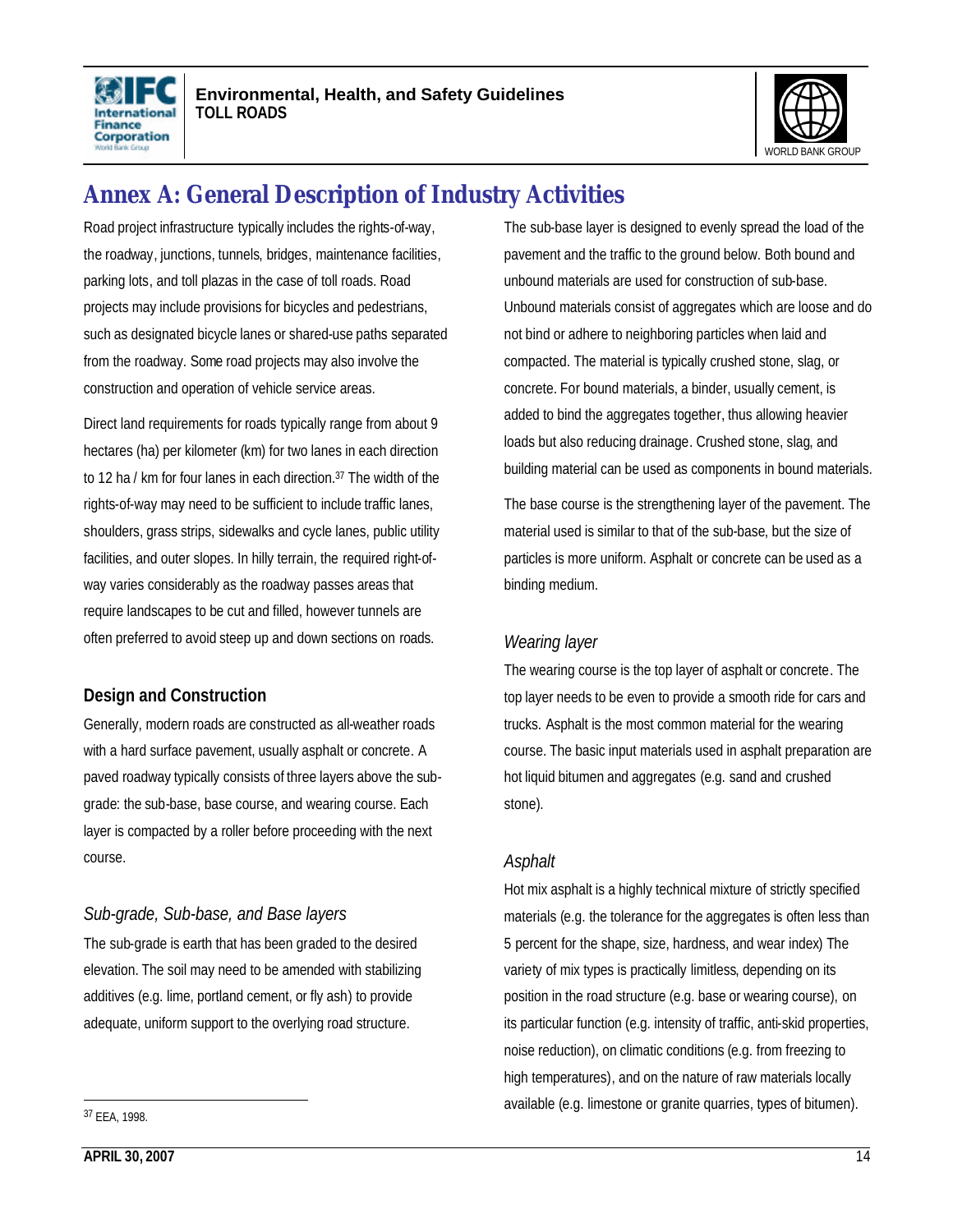



Other materials, such as broken asphalt (taken from a road that has been ripped up), sulphur, rubber, and foundry sands can be added to the basic mix without compromising the final asphalt quality.

Asphalts are grouped by their content and the size of stones (aggregates). Many types of asphalts have been developed to satisfy desired requirements depending on climate conditions, traffic loads, and other specific parameters. Two types of asphalt that are common in modern road work are stone mastic asphalt (SMA) and porous asphalt.

SMA consists of a coarse aggregate skeleton bound with mastic consisting of crushed rock fines, filler, and bitumen. The stone to stone contact of the coarse aggregate ensures a very durable matrix that is resistant to age hardening, and capable of high resistance to deformation. Consequently, it is resistant to cracking, ravelling, and damage by moisture.

Increasing traffic volumes, particularly in countries with wet climates, have led to the development of porous asphalt (PA). PA consists primarily of gap-graded aggregates bound together by a polymer modified binder to form a matrix with interconnecting voids through which water can pass.

The main difference between SMA and PA is in the percentage of voids in the mix. PA has a void content of at least 20 percent compared with 3 to 6 percent for SMA. This higher void content means that the PA greatly improves the rate of surface water drainage, thereby reducing spray and headlight glare in wet weather, improving skid resistance, and reducing the tendency for hydroplaning. PA typically also generates lower tire / pavement noise than other wearing course materials.

Asphalt is normally applied within 30-50 km of the mixing plant, however transport up to 100 km may be necessary in some cases.

#### *Concrete*

Concrete may be chosen for the wearing course, especially for roads carrying high traffic volume and heavy truck traffic, principally because of its durability, long life (usually 20 – 30 years), and generally lower maintenance needs compared to asphalt paving. Concrete typically generates higher levels of tire / pavement noise and is more expensive to install than asphalt.

The sub-grade, sub-base, and base layers supporting concrete paving are similar to those described above for asphalt paving. Because of the rigidity of concrete pavement, loads are spread over a large area and pressures on the subgrade are relatively low. A sub-base may be omitted when constructing concrete roads designed for light traffic. For large road projects, the concrete slab is usually laid down by slip-form paving equipment, which form and consolidate fresh concrete as they move along the right-of-way. The pavement surface is textured to enhance wet and dry weather traction. Contraction and expansion joints are included at regular intervals to relieve stresses and prevent cracking of the concrete slab.

#### *Pavement Marking*

Pavement striping is used for lane stripes and other pavement markings to guide motorists. Other pavement markers are used to supplement traffic signs. Markers may either be surface mounted (raised) or placed in recessed slots in the pavement. Markers are applied using bitumen / epoxy adhesives.

#### *Toll stations*

Toll stations may be manually or electronically operated or a mixture of both. To avoid prolonged stops at the tollgates, the roadway expands into a toll plaza with several lanes. The plaza design allows for traffic to safely separate and decelerate to the collection point and then accelerate and merge with the traffic flow again. Manual collection of tolls is relatively slow, and